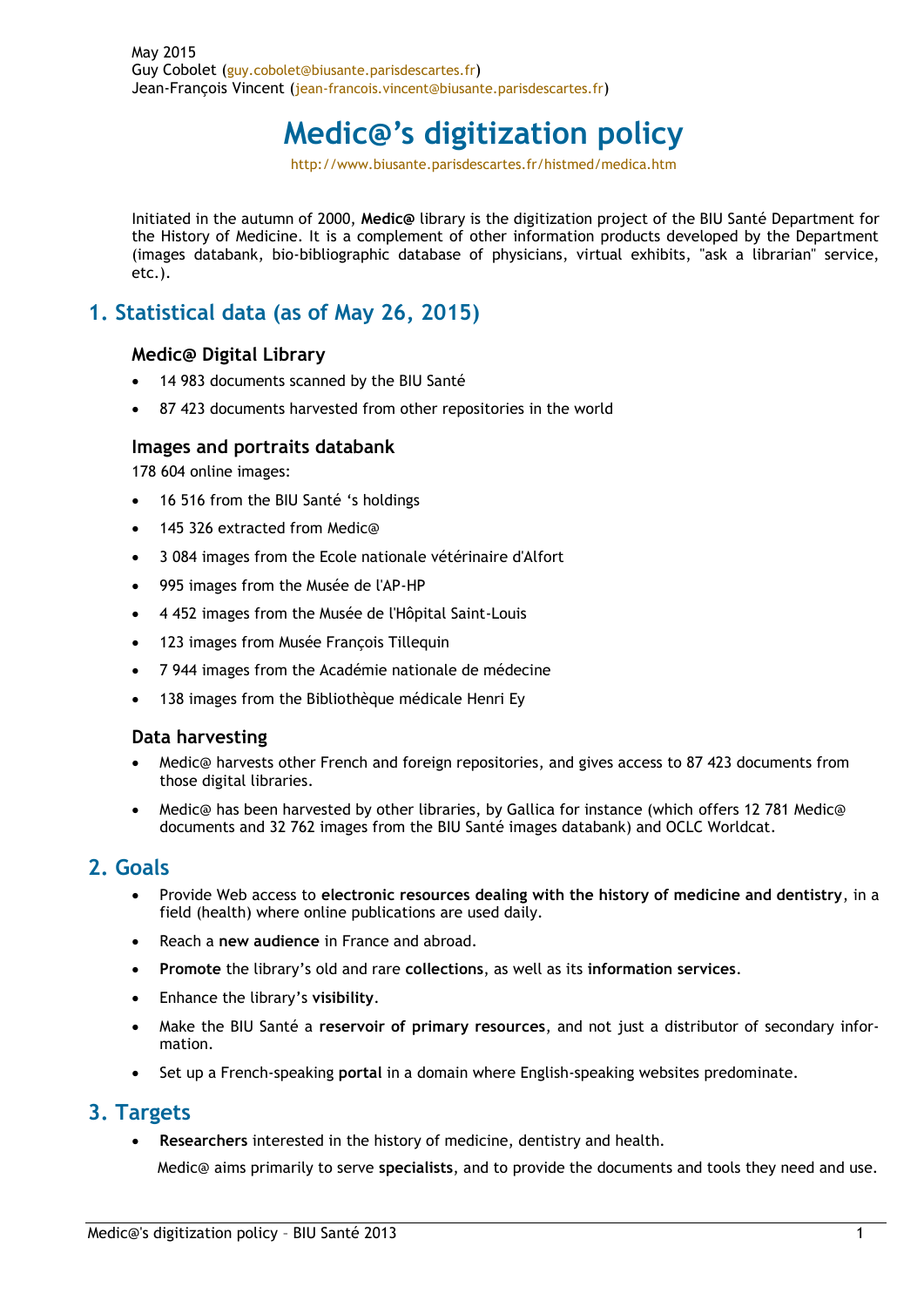However great or small their numbers may be, Medic@ is designed to reach these communities, those specialists who are **users** and who **teach** students.

These communities are **international**, and are located mainly in Europe and in North America.

- **People interested in the history of medicine**, dentistry and health. Some are members of learned societies; some have already used the library's services.
- The **general public**, who use search engines such as Google, Yahoo or others to seek information.
- **Students** (post doctoral, graduate, undergraduate, high-school) who may need information (texts, images) for academic purposes.

## **4. Content**

- Medicine and dentistry
- Any topic related to health
- Medic@ will promote **multidisciplinary topics** that broaden the perspectives of the field and place medical practice within a larger context (scientific, social and artistic).

Examples: Ancient Physicians' Corpus (history of medicine, philology, ancient history), Melancholy (humanities, medicine, psychology, psychiatry), E.-J. Marey (cardiology, physiology, cinema, photography, art).

Such a multidisciplinary approach will allow Medic@ to widen its audience and to reach people who do not presently use the BIU Santé. The richness and importance of its non-medical and multidisciplinary collections can be of great interest to a very large public.

## **5. Digitized documents**

- Documents in the **public domain**. Copyright-protected texts will be included with the owner's authorization.
- **Documents belonging to the Library**. Documents in the collections of other libraries will be digitized, only if they significantly complete the BIU Santé' s collections.
- **All kinds** of documents: monographs, journals, articles, dissertations, dictionaries, reports, manuscripts.
- Documents on a given subject and sufficient in number to make up a significant and valuable **corpus**. To a lesser extent, isolated documents may be digitized when requested by a user, partner, or colleague.
- Documents in **all languages**: French texts will predominate, but foreign language documents will be digitized when necessary to enrich the corpora.
- **New acquisitions of old and rare books** will be digitized to make them more accessible to users.
- **Fragile and damaged documents** will be digitized when possible as a conservation measure.

## **6. Organization**

The digital library is organized like a traditional collection and includes several series:

- Corpus of Ancient Physicians: the most important editions of classical sources from the XVIth to the XIXth centuries.
- Medieval Medicine: authors and major texts.
- References : the major dictionaries of the XVIIIth and XIXth centuries ;the Dictionary of Eponymic Syndromes, which includes descriptions of the first published syndromes ; medical journals (hygiene, public health, surgery, tropical medicine) from the first issue up to the 1930s ; the catalogue of Parisian medical dissertations.
- Epidemics and diseases: diachronic presentation of some diseases.
- History of medicine and medical institutions: syntheses dating back to the XVIIth century, history of the Faculté de Médecine of Paris (Paris Medical School), history of its library.
- Physicians and Scholars: the works of major authors.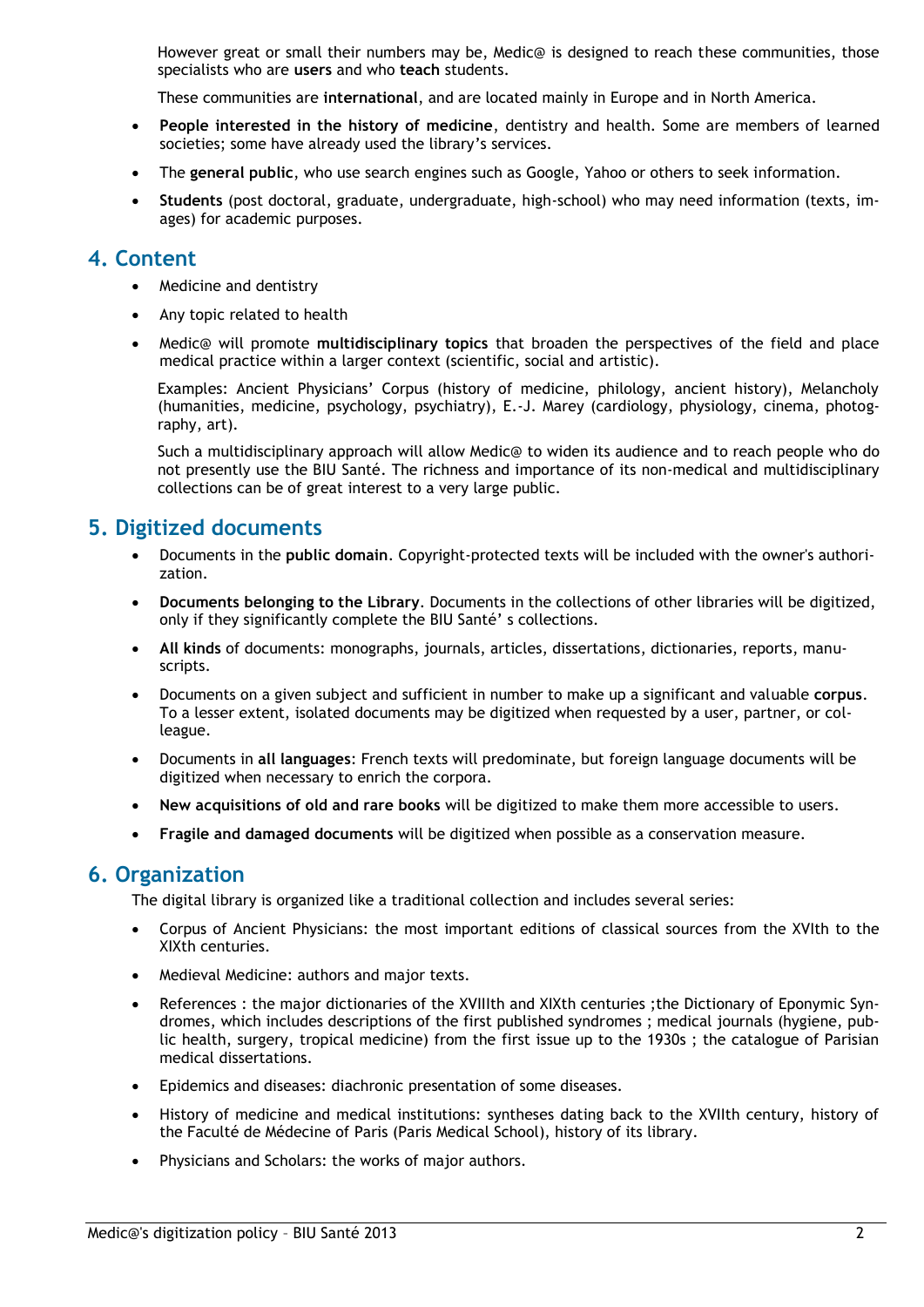- Medical Specialties: sources of medical specialties.
- Miscellaneous: other texts and files (catalogues of surgical instruments, etc.).

These series include files (i.e. Bichat, Daremberg, Doyen in the series "Physicians and Scholars"), accompanied by one or more **papers** written by specialists (principally original articles).

Each file will include digitized publications. Documents will be integrally digitized, with some exceptions.

Beginning in 2006, every specialist's introduction will be translated into **English**, and into another language when necessary.

# **7. Scientific partnership**

As often as possible, the **collaboration of researchers** will be requested. They will be asked to:

- confirm the subject and the corpus.
- suggest documents to be digitized (titles, editions) and/or to confirm those chosen by the Department.
- provide an introductory paper that will be published online.
- suggest the electronic corpus to their colleagues, virtual institutions, students, and research institutes that might be interested.

These specialists will be well-known **French or foreign** authors, who may already be among the library's patrons.

# **8. Institutional partnership**

The BIU Santé will try to develop an active partnership with institutions maintaining similar digitization projects, in order to set up a **collaborative and international** network able to offer Web access to electronic resources in the history of medicine.

In France:

- a joint project with the **Bibliothèque nationale de France** and **Gallica** that has been been underway for two years : file sharing, mutual information exchange about corpora to be launched, resource harvesting within the OAI-PMH framework.
- cooperation with **libraries** (Université Pierre et Marie Curie)), **major institutions** (Collège de France, Académie Nationale de Médecine, École Nationale Vétérinaire d'Alfort), and **research institutes**  (Centre d'Études Supérieures de la Renaissance, Institut de Recherche et d'Histoire des Textes).
- cooperation with the **Europeana** project (launched in 2005), via the Ministry of Culture.

Abroad:

- with the **National Library of Medicine** (USA), the major medical library, that has developed a unique portal (online catalogues, image databank, virtual exhibitions, etc.) and that will launch a mass digitization program. Collaboration with the NLM is highly favoured (20% Medic@ users are from the US), and would allow a global information network to be set up. This massive network would benefit researchers worldwide.
- With the Medical Heritage Library, which gathers 6 US major institutions (NLM, NY Public Library... (http://www.medicalheritage.org/).
- with any institution having similar initiatives and willing to share and participate.
- with the European consortium EOD (eBooks On Demand, <http://books2ebooks.eu/>), BIU Santé s participation being effective in January 2009 and dedicated to the scanning and delivery of copyright-free documents on users' demand.

# **9. Cataloguing and promotion**

Medic@'s files will be **catalogued** in:

- the library's online catalogue : http://catalogue.biusante.parisdescartes.fr
- French National Union Catalogue SUDOC : http://www.sudoc.abes.fr

Every new e-corpus will be **publicized** using: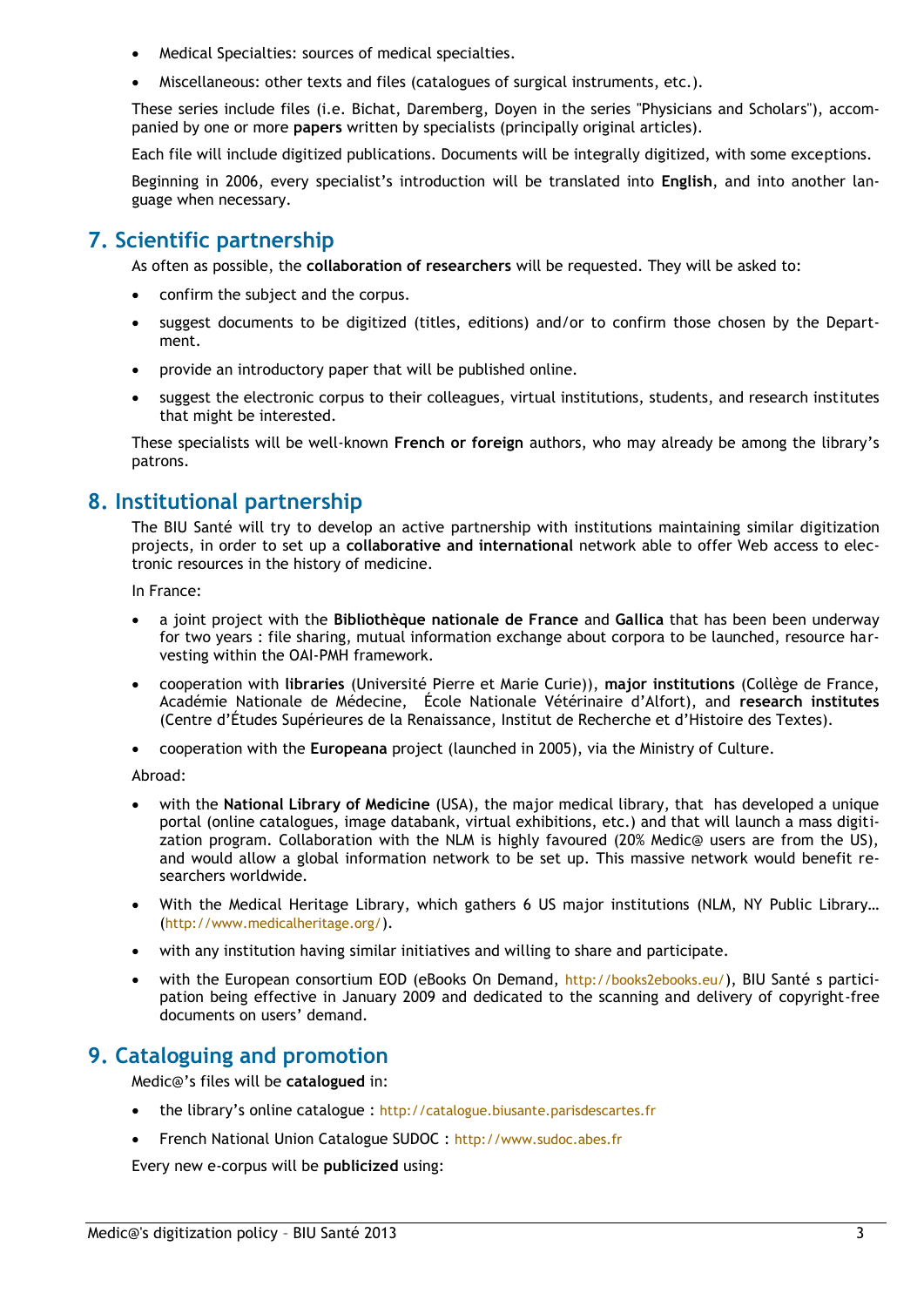- **discussion forums**, general (Biblio-fr) and specialized (AgorassClass, Classics-L, Teuth...).
- **institutions, research institutes, laboratories and researchers**.
- **major libraries** developing old and rare books collections in the history of medicine : National Library of France, National Library of Medicine (USA), Wellcome Institute (London), University of Michigan, Karolinska Institutet, etc.
- **libraries, portals and websites**, French (Cismef, for instance) or foreign that might be interested.

Hence, significant efforts will be made to promote Medic@'s products to major institutions.

In addition, Medic@ will be presented at scientific meetings devoted to the history of medicine, professional meetings and to library schools as well.

#### **OAI-PMH repository:**

Medic@'s descriptive metadata can be accessed via an **OAI-PHM repository**  (http://www2.biusante.parisdescartes.fr/oai/oai2.php), mentioned by international directories such as OA-Ister.

Medic@ harvests any OAI-PMH repository dedicated to the history of medicine and following its quality standards.

## **10. Technical information**

The digitized documents will be in slightly compressed JPEG format using a controlled optical support (CD-Rom) and on a server.

The online images will have an average resolution, with size varying according to the format of the original (40 pix./cm, or about 100 dpi, which corresponds to an image slightly larger than the original on a CRT 17-in. screen in 1024x768).

From the beginning of 2005 the online images include a copyright logo (© BIUM, or © BIU Santé Paris). This copyright will be erased, since in October 2013 the library has adopted the Etalab Open Licence.

The documents are put online in image mode, most often only in one level of zoom. For some documents (large formats), a zoom will be available for examining the images in high resolution.

These images will be supported within a structure that permits facile navigation among different parts of the document (most often, the table of contents). Two modes of navigating within the document are available: by chapter (only pages with a structural element figure in the "table of contents") or page by page (all pages can be viewed, i.e., p. 153 of a specific publication). A third mode of navigation will be developed. It will allow navigation from an illustrated page to the following illustrated page.

Some groups of documents permit the use of specific research tools, i.e. dictionaries (entry word search in all online dictionaries: http://www.biusante.parisdescartes.fr/histmed/medica/dictionnaires.htm

This is also the case for important collections of periodicals, whose digitization is in progress (27 accessible journals, as of October 2013 :Annales médico-psychologiques, Annales d'hygiène publique, Annales d'hygiène et de médecine coloniales, Archives générales de médecine, Mémoires de l'Académie de chirurgie, Histoires et mémoires de la Société royale de médecine, Recueil périodique d'observations de médecine, chirurgie, pharmacie…) : <http://www.biusante.parisdescartes.fr/histmed/medica/periodiques.htm>

Each document has a permanent address that allows it to be cited, whether on the Web or in a printed publication (ex: http://www.biusante.parisdescartes.fr/histmed/medica/cote?01894).

 Each page also has a permanent address (ex. : http://www.biusante.parisdescartes.fr/histmed/medica/page?01894&p=86).

An RSS feed briefly indicates new documents available online.

Since 2008, the users have been given the possibility to produce their own PDF files from any Medic@ digitized item.

The CINES (Montpellier) provides Medic@ with long-term and perennial archiving.

## **11. Derived products**

Digitized texts can be **printed** on demand:

• ordered by users (minimum order : 30 copies).